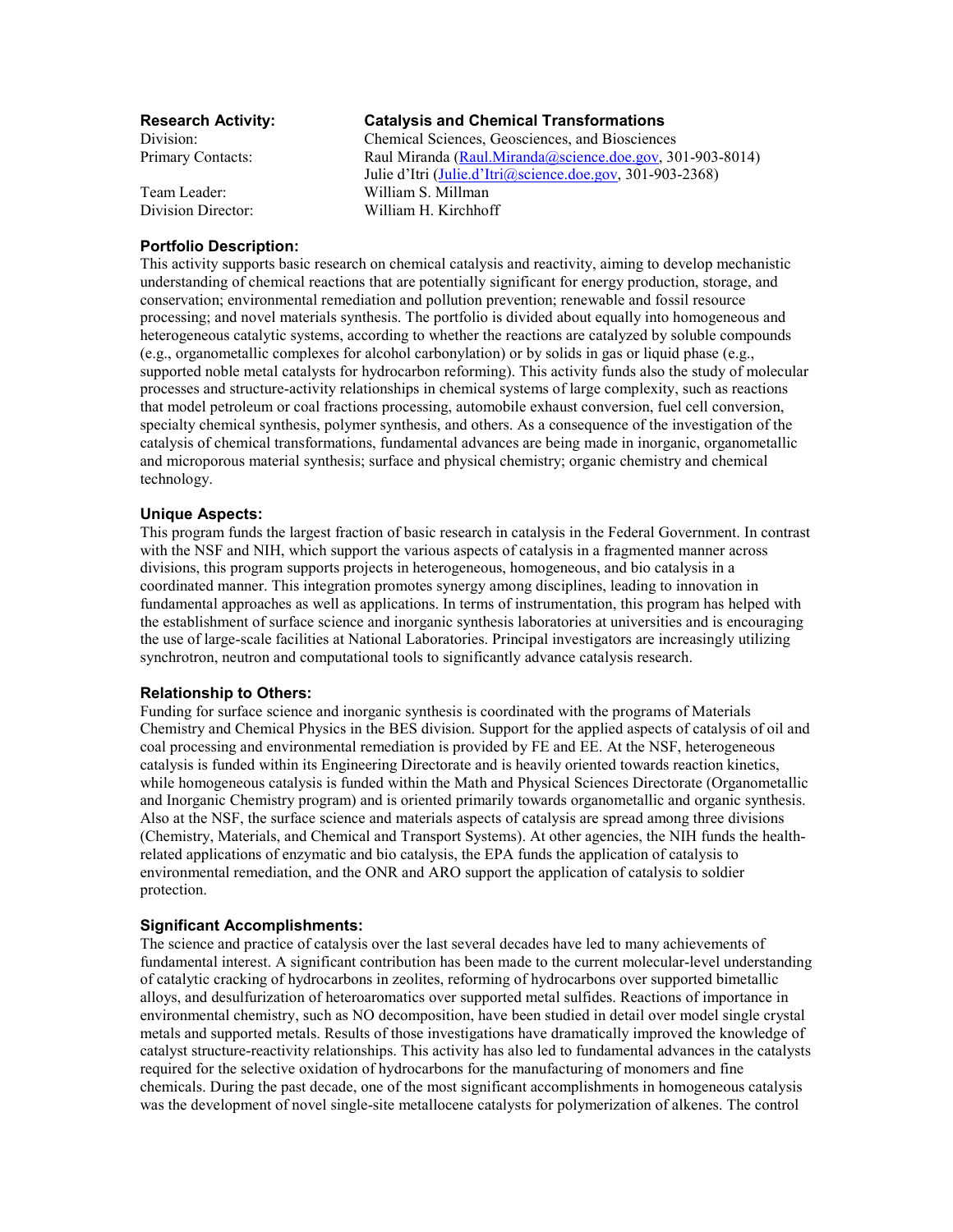of polymer tacticity resulted in property enhancement and a largely expanded utilization of polyalkene plastics. Other very significant achievements were the catalytic synthesis of organic acids by alcohol carbonylation and the generation of important monomers by olefin metathesis. More recently, the first catalytic oxidation of methane was achieved with high selectivity both homogeneously and heterogeneously. For their achievements, researchers in this program have been widely honored by scientific societies, as they have received ten of the fifteen awards in Organometallic Chemistry given by the ACS, and eleven of the twelve fundamental catalysis awards given to US academics by the North American Catalysis Society.

### **Mission Relevance:**

The fuel and chemical industry is a primary producer and consumer of energy. Catalysis plays an essential role in both energy production and energy conservation as over 90% of all chemical processes are catalytic. Energy conservation and environmentally benign processing are both consequences of the high selectivity and activity achievable through catalysis. The economic impact of catalysis is outstanding, as the chemical industry is responsible for a significant fraction of the GDP (approximately \$900B in 2000) and is one of the few sectors that historically have had a positive balance of trade for the US (\$20B in 2000). This program contributes the basic knowledge that relates catalytic structure to chemical functionality and to reaction mechanism. As the demand for greener processing increases, and as the use of more refractory feedstocks or the need for novel materials rises, the motivation to discover new chemical routes and hence new catalysts will also increase. Consequently, the phenomenological knowledge needing reduction to a comprehensive set of scientific principles will continue to augment. Scientific generalization is a continuing task for this program, as it pursues predictive catalyst design.

### **Scientific Challenges:**

The grand challenge for this area of research is to control the reactivity and durability of catalysts with the final aim of predicting the catalytic molecules or materials that enable the conversion of natural resources into energy or desired products in an energetically efficient and environmentally benign manner. The knowledge required to tackle such a challenge requires the coordination of research involving chemical synthesis, structural characterization, mechanistic studies and theoretical interpretation.

The current challenge in inorganic synthesis is the atomistic and molecular control of structure, shape, and functionality, most of which can be facilitated by the development of libraries of modular ligands. For the particular case of biomimetic catalyst development, synthesis and use of peptide ligands must be promoted. Likewise, air- and water-resistant complexes must receive priority. The control of macromolecular shape continues to be a challenge. Secondary structures that produce shape-selective reaction environments must be attained by the use of, for example, dendrimers, polypeptides, zeolites, and imprinted media.

In solid state synthesis, the current frontier is to produce catalytic materials with nanoscale control of composition, homogeneity, shape, and structure. A challenge is to design molecular precursors and convert them to arrive at solid-state structures with desired chemical functionalities that are durable under reaction conditions. Traditional routes of surface chemistry, aqueous-solution chemistry, and high-temperature chemistry need to be complemented by softer routes. For example, coordination chemistry may be used to build nanoparticles that are surface-functionalized with metal compounds. Organic or biological strategies may then be used to arrange the particles into preconceived patterns. These arrangements will provide molecular recognition properties (for example, size, shape, chirality, hydrophobicity, etc.)

The characterization of synthetic catalysts demands higher spatial and time resolution under *ex situ* and *in situ* conditions. Both electronic and atomic structures must be correlated with secondary and macrostructure and their time-resolved evolution. The reacting intermediates must be identified and discriminated from those species or moieties that contribute to selectivity and from those that are merely inactive. This is a particularly crucial need in solid-mediated catalysis and biocatalysis.

The study of mechanism of reactions will be promoted by the synergistic use of theory, simulation and experimentation. In particular, identification and structural characterization of the transition states still remains a challenge for most reactions. Classical labeling, trapping and molecular probe experiments must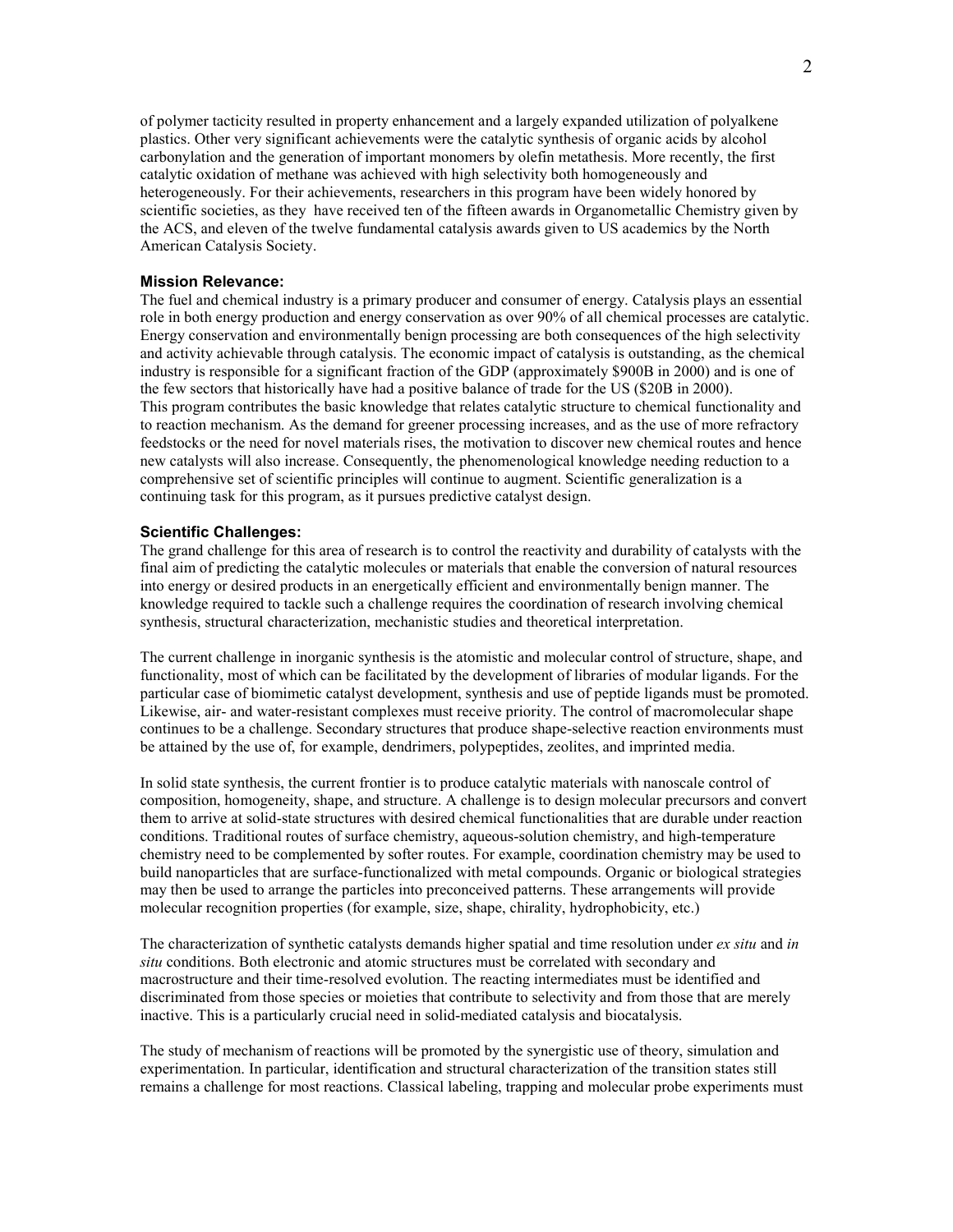be complemented with time-resolved *in-situ* vibrational spectroscopy in order to acquire information on bonding dynamics.

The development of chemo-, regio-, and stereo-selective reactions is of primary importance to the advancement of the science of catalysis, since those reactions present the highest demands on catalysts. Conformers at equilibrium are usually separated by barriers of less than 3 kcal/mol. While high selectivity has been obtained with homogeneous catalysts in selected instances, heterogeneous catalysts require substantially more study, possibly with help from biomimetics.

Catalysis of bond cleavage and reformation has, for the most part, been restricted to hydrocarbons (CC, CH bonds), halogenated compounds (CX bonds), and nitrogen and sulfur containing compounds (CS, CN bonds). Moreover, past and current research has also addressed the selective addition of oxygen, hydroxyl, or nitrogen to hydrocarbon and aromatics. For homogeneous catalysis, the challenge is to carry out these selective reactions under solvent-less conditions or with green solvents such as supercritical CO2, while maintaining stability. For heterogeneous catalysis, the challenge is to work at low temperature and pressure conditions with high activity and selectivity. For both types of catalysis, a major challenge is to obtain selective conversion for reactants such as short-chain saturated hydrocarbons and other refractory molecules.

Aside from hydrocarbon chemistry, a newer challenge is the elucidation of the catalytic mechanisms for the synthesis of molecular and nanomaterials. For example, the catalytic synthesis of carbon nanotubes is currently being optimized utilizing purely Edisonian approaches. Consequently, chirality control has remained elusive because of lack of understanding of the structure-determining steps. As another example, the nucleation and subsequent growth of silicon nanowires from silane or its derivatives on molten gold nanoparticles proceeds through catalytic pathways that are completely unknown. Finally, the synthesis of compound semiconductors and more complex nanomaterials constitute an excellent challenge for the development of catalytic science and its application to a new area.

## **Funding Summary:**

| <b>Dollars in Thousands</b> |                                  |                           |
|-----------------------------|----------------------------------|---------------------------|
| <b>FY 2000</b>              | FY 2001                          | FY 2002                   |
| \$23,125                    | \$25,464                         | \$24,929                  |
| Performer                   |                                  | <b>Funding Percentage</b> |
|                             | <b>DOE</b> Laboratories<br>58.0% |                           |
| Universities                | 38.0%                            |                           |
| Other                       |                                  | $4.0\%$                   |

The laboratory programs are multi-investigator efforts and make use of specialized facilities at LBNL, BNL, ORNL, NREL, ANL and Ames, usually involving collaborators from universities.

## **Projected Evolution:**

The science of catalytic chemistry is still emerging. A wealth of experimental information has been accumulated relating catalytic structure, activity, selectivity, and reaction mechanisms. However, for phenomenological catalysis to evolve into predictive catalysis, the principles connecting those kinetic phenomena must be more clearly and thoroughly identified.

Better understanding of reactivity of matter will result from more complete integration of experiment and theory, reproducible synthesis of catalysts, and thorough characterization of catalysts and reactions. An effort is needed to promote scientific cooperation among groups with complementary expertise in synthesis, structural characterization, intermediate and transition state characterization, dynamics simulation, and kinetics determination. National laboratories or university centers may serve as focal points for knowledge integration.